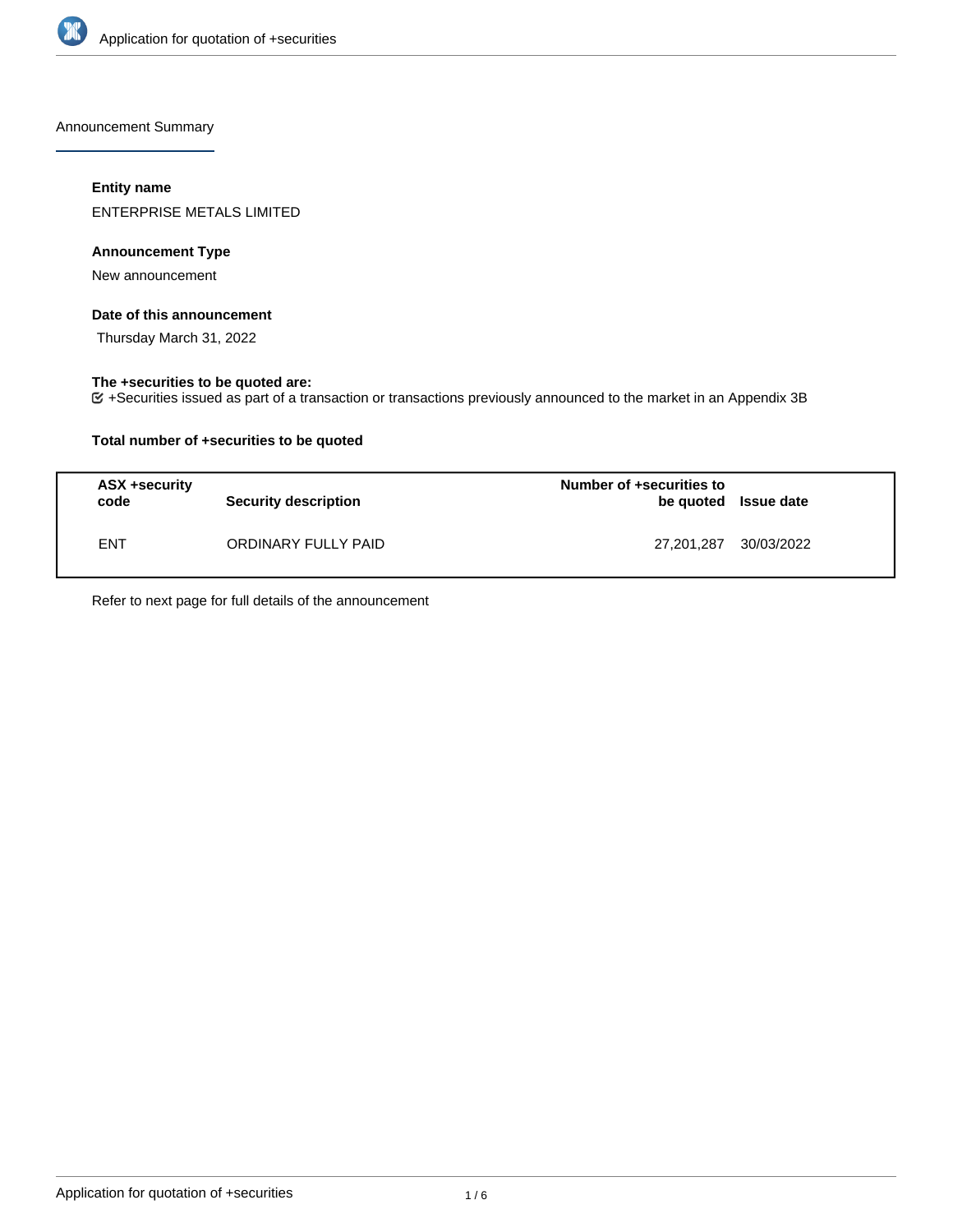

Part 1 - Entity and announcement details

## **1.1 Name of entity**

ENTERPRISE METALS LIMITED

We (the entity named above) apply for +quotation of the following +securities and agree to the matters set out in Appendix 2A of the ASX Listing Rules.

**1.2 Registered number type** ACN

**Registration number** 123567073

**1.3 ASX issuer code** ENT

**1.4 The announcement is**

New announcement

#### **1.5 Date of this announcement**

31/3/2022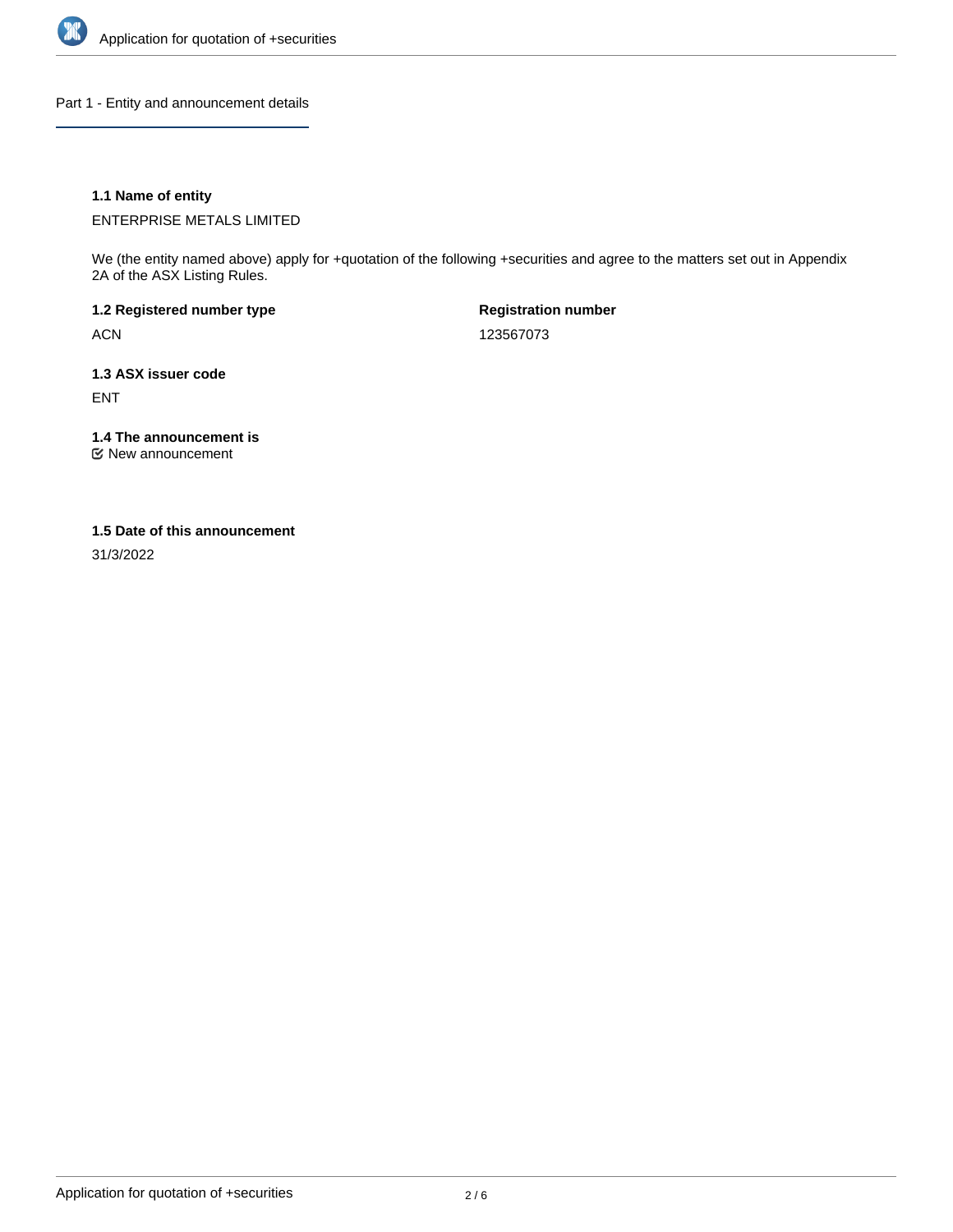

## Part 2 - Type of Issue

## **2.1 The +securities to be quoted are:**

+Securities issued as part of a transaction or transactions previously announced to the market in an Appendix 3B

#### **Previous Appendix 3B details:**

| Announcement Date and<br>Time | <b>Announcement Title</b>                               | Selected Appendix 3B to submit quotation<br>reauest |  |
|-------------------------------|---------------------------------------------------------|-----------------------------------------------------|--|
| 14-Feb-2022 11:03             | Update - Update - Proposed issue of<br>securities - ENT | A standard +pro rata issue (non-renounceable)       |  |
|                               |                                                         |                                                     |  |

**2.3a.2 Are there any further issues of +securities yet to take place to complete the transaction(s) referred to in the Appendix 3B?** No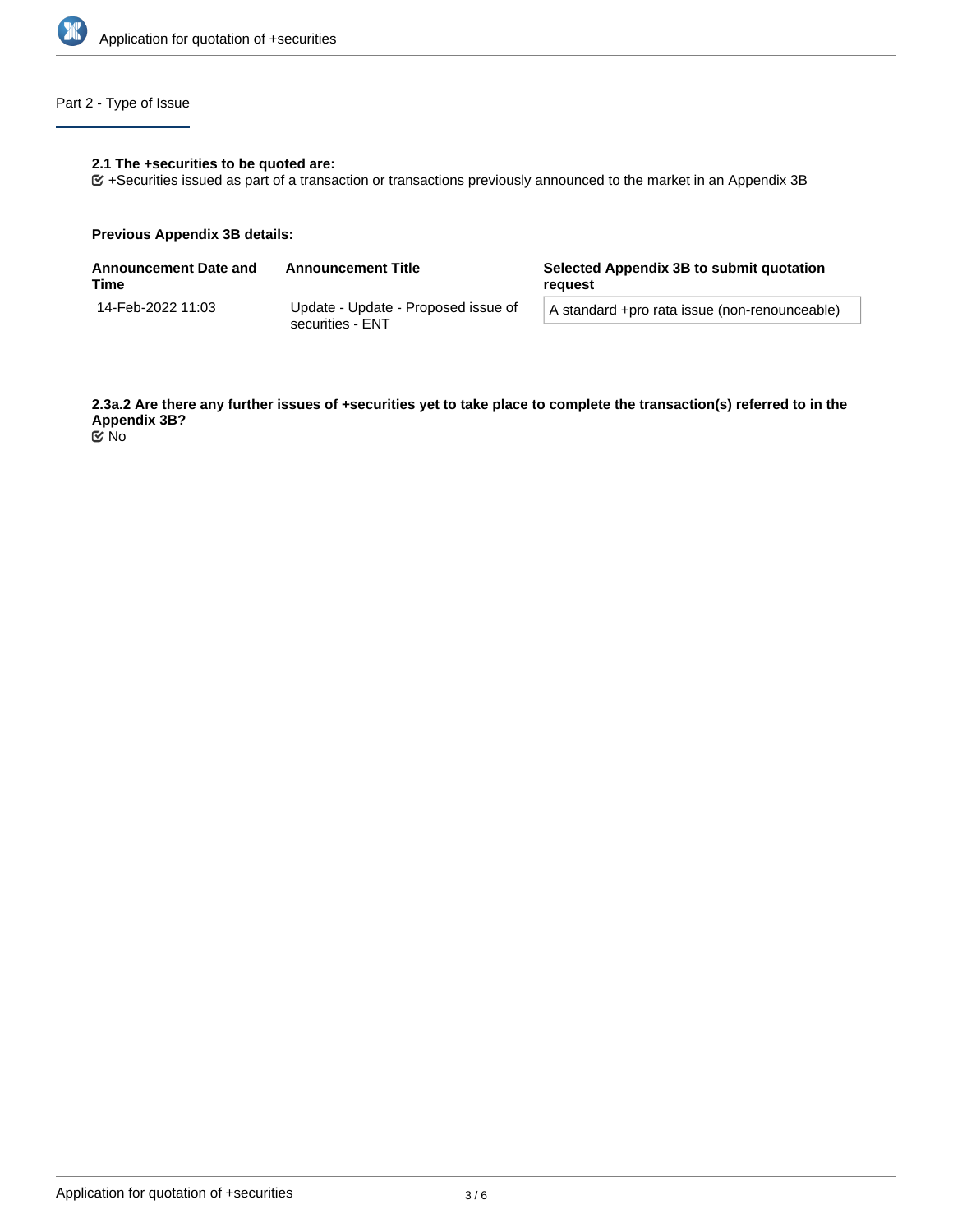

Part 3A - number and type of +securities to be quoted where issue has previously been notified to ASX in an Appendix 3B

## Corporate Action Component Detail

## **ASX +security code and description**

ENT : ORDINARY FULLY PAID

**Issue date**

30/3/2022

Distribution Schedule

**Provide a distribution schedule for the new +securities according to the categories set out in the left hand column including the number of recipients and the total percentage of the new +securities held by the recipients in each category.**

| Number of +securities held | Number of holders | Total percentage of +securities held<br>For example, to enter a value of 50%<br>please input as 50.00 |
|----------------------------|-------------------|-------------------------------------------------------------------------------------------------------|
| $1 - 1,000$                |                   | %                                                                                                     |
| $1,001 - 5,000$            |                   | %                                                                                                     |
| $5,001 - 10,000$           |                   | %                                                                                                     |
| 10,001 - 100,000           |                   | %                                                                                                     |
| 100,001 and over           |                   | %                                                                                                     |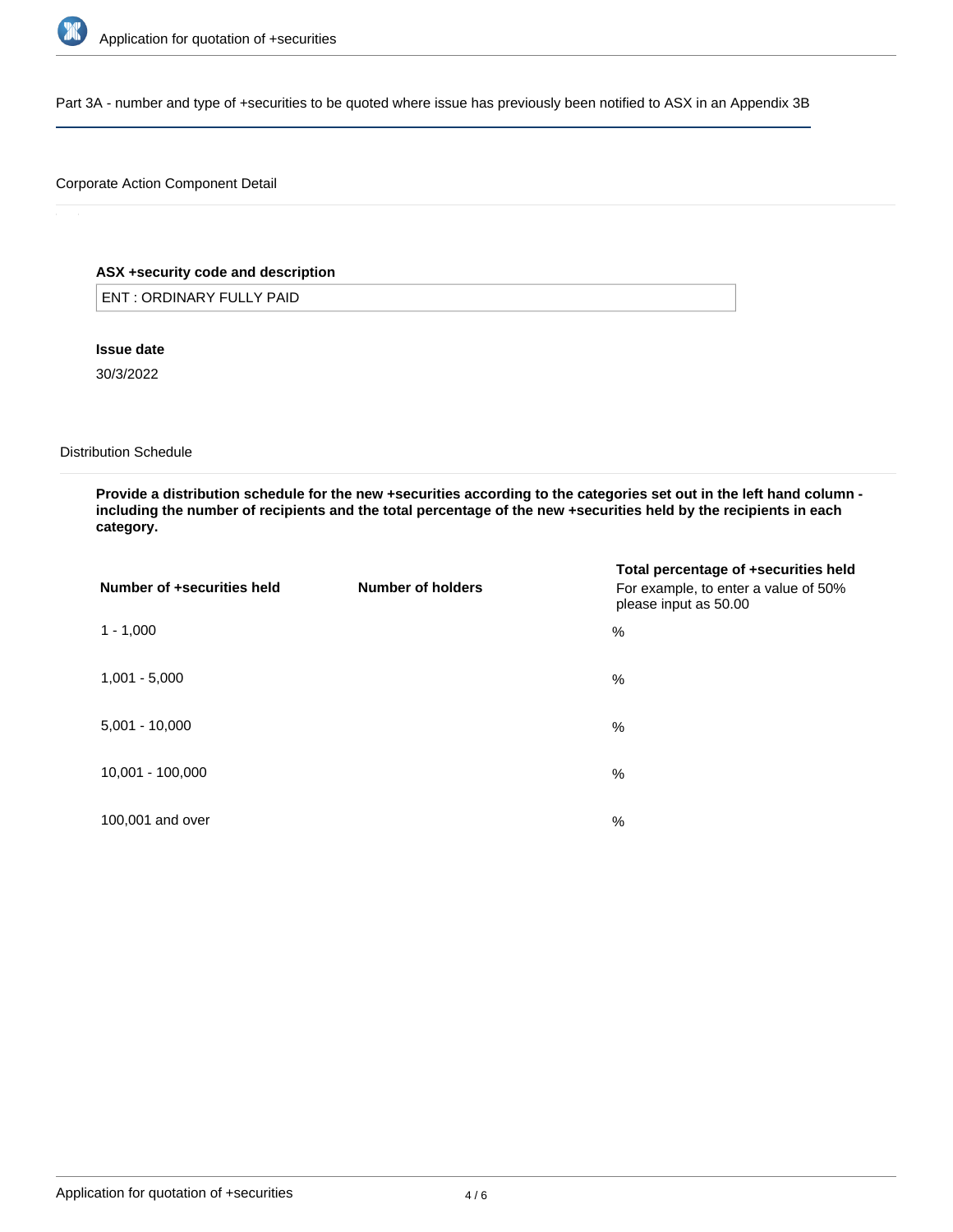

Issue details

# **Number of +securities to be quoted**

27,201,287

# **Issue currency**

**Issue price or consideration per +security**

AUD - Australian Dollar

AUD 0.01400000

## **Any other information the entity wishes to provide about the +securities to be quoted**

Shortfall Shares